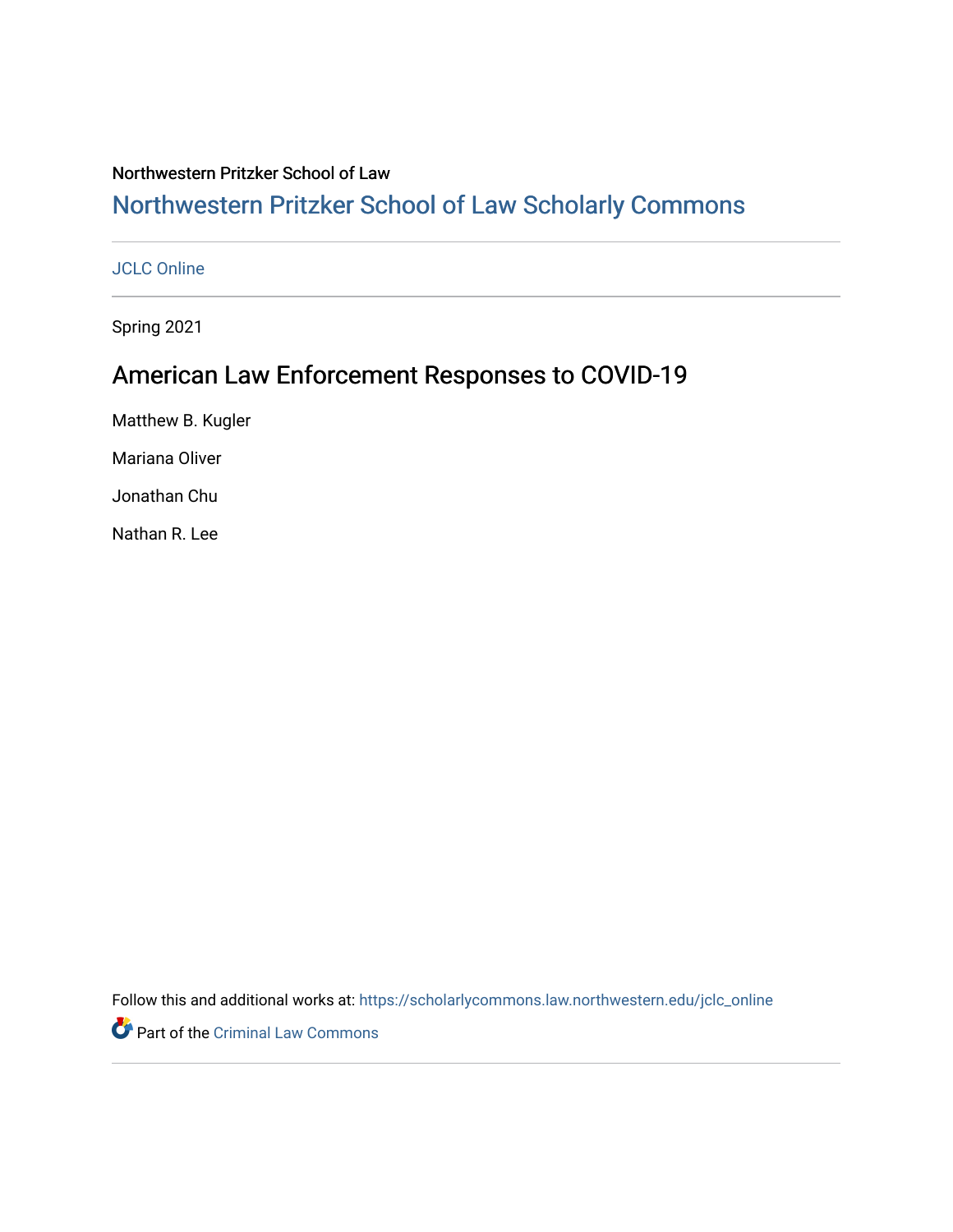# **AMERICAN LAW ENFORCEMENT RESPONSES TO COVID-19**

## **MATTHEW B. KUGLER, MARIANA OLIVER, JONATHAN CHU, AND NATHAN R. LEE[\\*](#page-1-0)**

| I. POTENTIAL FOR LAW ENFORCEMENT INVOLVEMENT 19 |  |
|-------------------------------------------------|--|
|                                                 |  |
|                                                 |  |
|                                                 |  |

What role did law enforcement play in promoting COVID-19 restrictions in the United States during the spring and summer of 2020? Because most law enforcement in the U.S. occurs at the local level, we surveyed local police departments to examine their responses to the COVID-19 pandemic. Our results show that most departments, especially those in smaller jurisdictions, played a minimal role in enforcing COVID-related restrictions and tended only to encourage compliance. Further, it was extremely rare for a department to use sophisticated surveillance technology to monitor COVID compliance. This lack of monitoring stands both in stark contrast to the regimes employed by several comparable industrialized countries and in spite of the broad surveillance powers permissible under the U.S. Constitution.

#### I. POTENTIAL FOR LAW ENFORCEMENT INVOLVEMENT

In March 2020, state governments and municipalities across the United States began to issue orders in response to the COVID-19 pandemic. At first, these orders closed nonessential businesses and instructed large portions of

<span id="page-1-0"></span><sup>\*</sup> Matthew B. Kugler is an Associate Professor of Law at Northwestern Pritzker School of Law. Mariana Oliver is a JD/PhD candidate at Northwestern University. Jonathan Chu is a Lecturer at Stanford University and Director of Research at CivicPulse. Nathan R. Lee is an Assistant Professor of Public Policy at the Rochester Institute of Technology and Managing Director at CivicPulse. The authors thank David Schwartz and Nadav Shoked for their helpful comments on earlier drafts of this manuscripts, and Ann Herman and Joel Mackler for research assistance.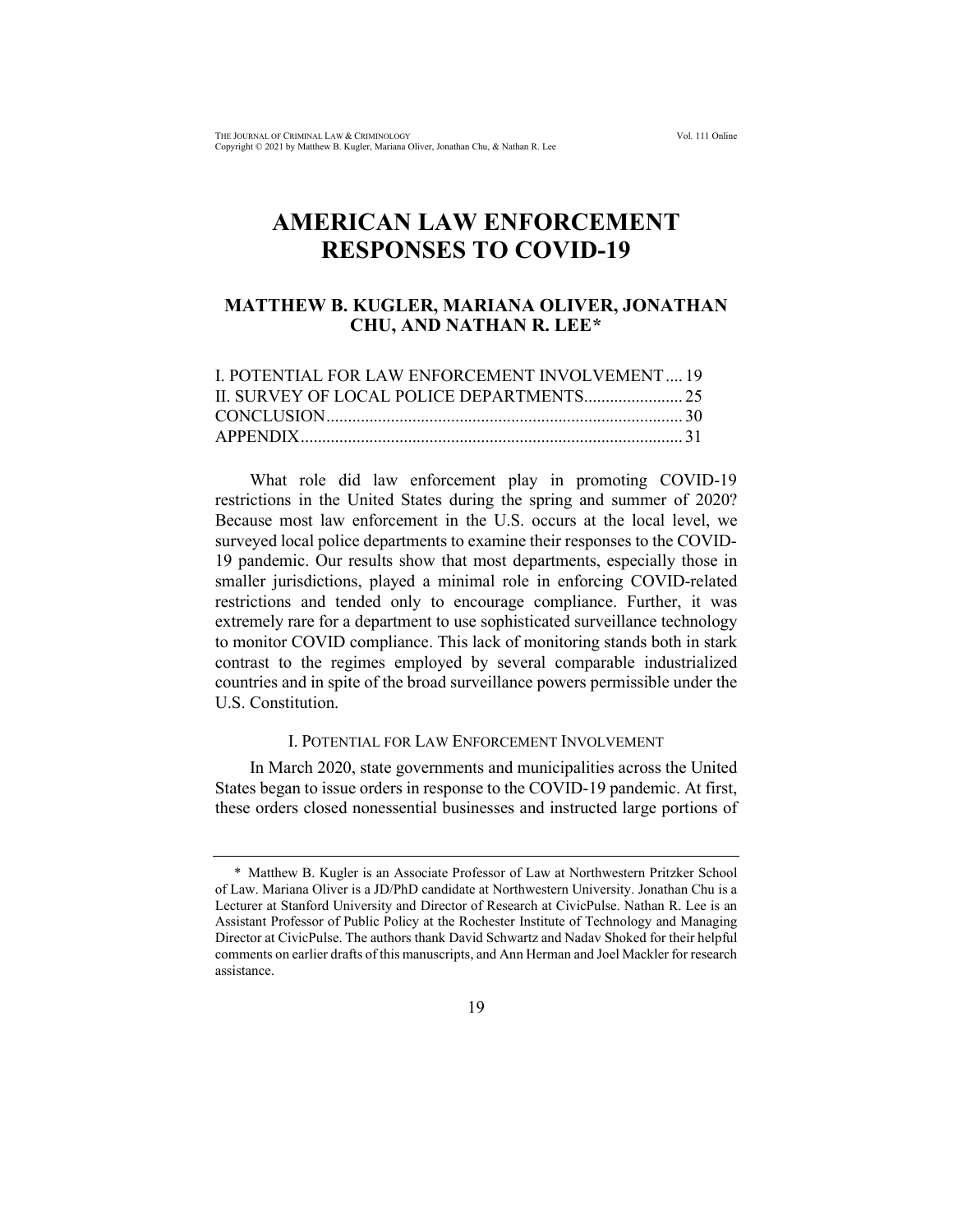<span id="page-2-6"></span>the population to stay at home.<sup>[1](#page-2-0)</sup> Starting in May 2020, these blanket prohibitions were peppered with increasing nuance as portions of the country engaged in phased reopening.<sup>[2](#page-2-1)</sup>

Some COVID-related restrictions were effectively self-enforcing. If a municipality ordered its schools closed, then the schools were closed. But many COVID-19 restrictions required compliance by and cooperation from non-governmental actors. Private businesses needed to close. People needed to stay in their homes. And those who left their homes needed to wear masks and avoid unnecessary (by some definition of "unnecessary") contact.

The best research available at this early date suggests that the moderate social distancing restrictions put in place were very useful in slowing the spread of COVID-19.<sup>[3](#page-2-2)</sup> But important questions remain about the relative importance of government action versus voluntary compliance in achieving social distancing, and the extent to which governments could have improved compliance where such policies were enacted.[4](#page-2-3)

In this study, we examine the role of law enforcement in promoting community compliance with COVID-19 restrictions. To what extent did American law enforcement engage in community interventions? And, when they did intervene, what exactly did they do?

In many other countries, government agents used mass surveillance tools to monitor compliance with COVID-19 orders. Countries such as Taiwan, Singapore, Austria, and South Korea used cellphone location data sometimes GPS, sometimes Bluetooth—to track the movements of infected people and enforce quarantine orders.<sup>5</sup> In Israel, France, and China,

<span id="page-2-5"></span><span id="page-2-0"></span> $1$  For a review of which restrictions were in place in which states at which times, see, e.g., Lindsay K. Cloud, Katie Moran-McCabe, Elizabeth Platt, & Nadya Prood, *A Chronological Overview of the Federal, State, and Local Response to COVID-19*, *in* ASSESSING THE LEGAL RESPONSES TO COVID-19 10–16 (Scott Burris, Sarah de Guia, Lance Gable, Donna Levin, Wendy Parmet, & Nicholas Terry eds., 2020).

<sup>2</sup> *See id.*

<span id="page-2-2"></span><span id="page-2-1"></span><sup>3</sup> *See, e.g.*, Evan Anderson & Scott Burris, *Is Law Working? A Brief Look at the Legal Epidemiology of COVID-19*, *in* ASSESSING THE LEGAL RESPONSES TO COVID-19, 20, 23 (Scott Burris, Sarah de Guia, Lance Gable, Donna Levin, Wendy Parmet, & Nicholas Terry eds., 2020).

<sup>4</sup> *See id.*

<span id="page-2-4"></span><span id="page-2-3"></span><sup>5</sup> Isobel Asher Hamilton, *Compulsory selfies and contact-tracing: Authorities everywhere are using smartphones to track the coronavirus, and it's part of a massive increase in global surveillance*, BUSINESS INSIDER (Apr. 14, 2020, 11:30 AM), https://www.businessinsider.com/ countries-tracking-citizens-phones-coronavirus-2020-3 [https://perma.cc/6S8L-9KMP]; Kareem Fahim, Min Joo Kim & Steve Hendrix, *Cellphone monitoring is spreading with the coronavirus. So is an uneasy tolerance of surveillance*, WASHINGTON POST (May 2, 2020, 3:12 PM), https://www.washingtonpost.com/world/cellphone-monitoring-is-spreading-with-the-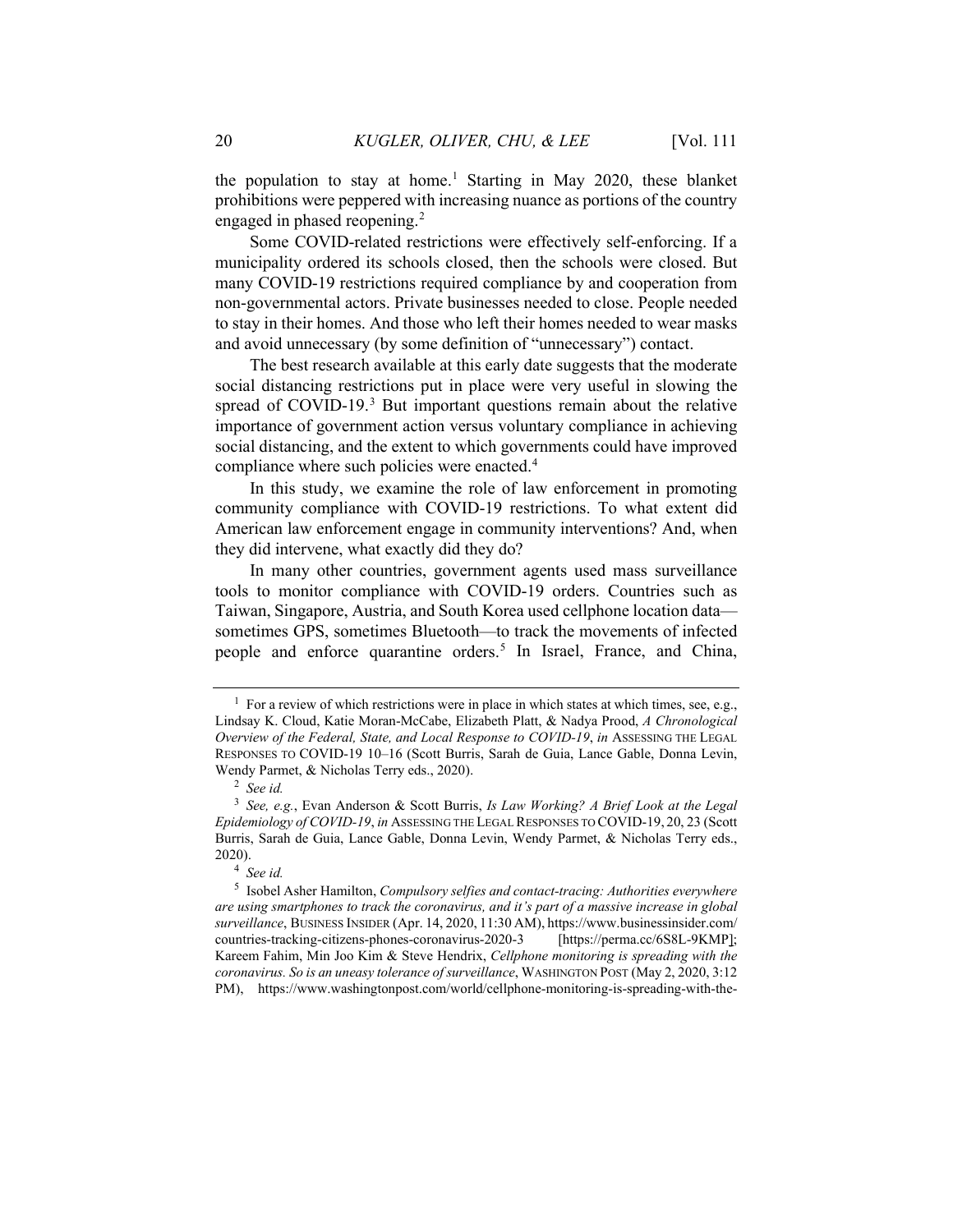governments used drones to ensure people with COVID-19 were following stay-at-home orders.<sup>[6](#page-3-1)</sup> And these technologies could be highly efficient. If you are not supposed to leave your home except for essential activities, then your cellphone's location tracking will rapidly betray you. If people are not supposed to be gathering in public spaces, then video surveillance footage and drones may be a cost-effective way of spotting crowds.

<span id="page-3-0"></span>It is common in legal scholarship to talk about the broad range of law enforcement surveillance that is permissible under the U.S. Constitution. Many papers have reflected on the possibilities of facial recognition, drone surveillance, and cellphone tracking.<sup>[7](#page-3-2)</sup> In general, there would be little constitutional problem with using some of these techniques for COVIDmonitoring purposes. Government aerial surveillance, which presumably includes drone surveillance, was held to be permissible without a warrant decades ago. [8](#page-3-3) Warrantless use of surveillance cameras in public places has been repeatedly held to be constitutional, though a minority of courts have expressed skepticism about long-term warrantless watching of an individual house.<sup>[9](#page-3-4)</sup> And law enforcement's use of facial recognition is likely

coronavirus-so-is-an-uneasy-tolerance-of-surveillance/2020/05/02/56f14466-7b55-11eaa311-adb1344719a9\_story.html [https://perma.cc/3YPV-TXPS].

<span id="page-3-1"></span><sup>6</sup> Joseph Krauss, *Israeli Police Use Drones to Enforce Virus Quarantines*, TIMES OF ISRAEL (Apr. 14, 2020, 10:43 PM), https://www.timesofisrael.com/israeli-police-usingdrones-to-enforce-coronavirus-quarantines/ [https://perma.cc/XS85-7XCW].

<span id="page-3-2"></span><sup>7</sup> Andrew Ferguson, *Facial Recognition and the Fourth Amendment*, 105 MINN. L. REV. (forthcoming 2020) (facial recognition); Emma Lux, *Privacy in the Dumps: Analyzing Cell Tower Dumps Under the Fourth Amendment,* 57 AMER. CRIM L. REV. 109, 109–18 (2020) (cellphone tracking and tower dumps); Alisa Smith, Sean Madden, & Robert P. Barton, *An Empirical Examination of Societal Expectations of Privacy in the Digital Age of GPS, Cell Phone Towers, & Drones*, 26 ALB. L.J. SCI. & TECH. 111, 132 (2016) (various technologies); Matthew B. Kugler & Thomas H. Rousse, *The Privacy Hierarchy: Trade Secret and Fourth Amendment Expectations*, 104 IOWA L. REV. 1223, 1273–82 (2019) (use of various technologically enabled visual surveillance techniques, including high powered cameras and drones).

<span id="page-3-3"></span><sup>8</sup> *See, e.g.*, California v. Ciraolo, 476 U.S. 207, 213 (1986); Florida v. Riley, 488 U.S. 445, 450–51 (1989).

<span id="page-3-4"></span><sup>9</sup> *See, e.g.*, United States v. Houston, 813 F.3d 282, 287–88 (6th Cir. 2016); United States v. Jackson, 213 F.3d 1269, 1281 (10th Cir. 2000) (holding that a pole camera is not a search even if it observes the curtilage of a property), *cert. granted, judgment vacated on other grounds*, 531 U.S. 1033 (2000). *But see* Kugler & Rousse, *supra* note [7,](#page-3-0) at 1277–79 (describing the judicial discomfort with this result and a potential for a split of authority on the topic).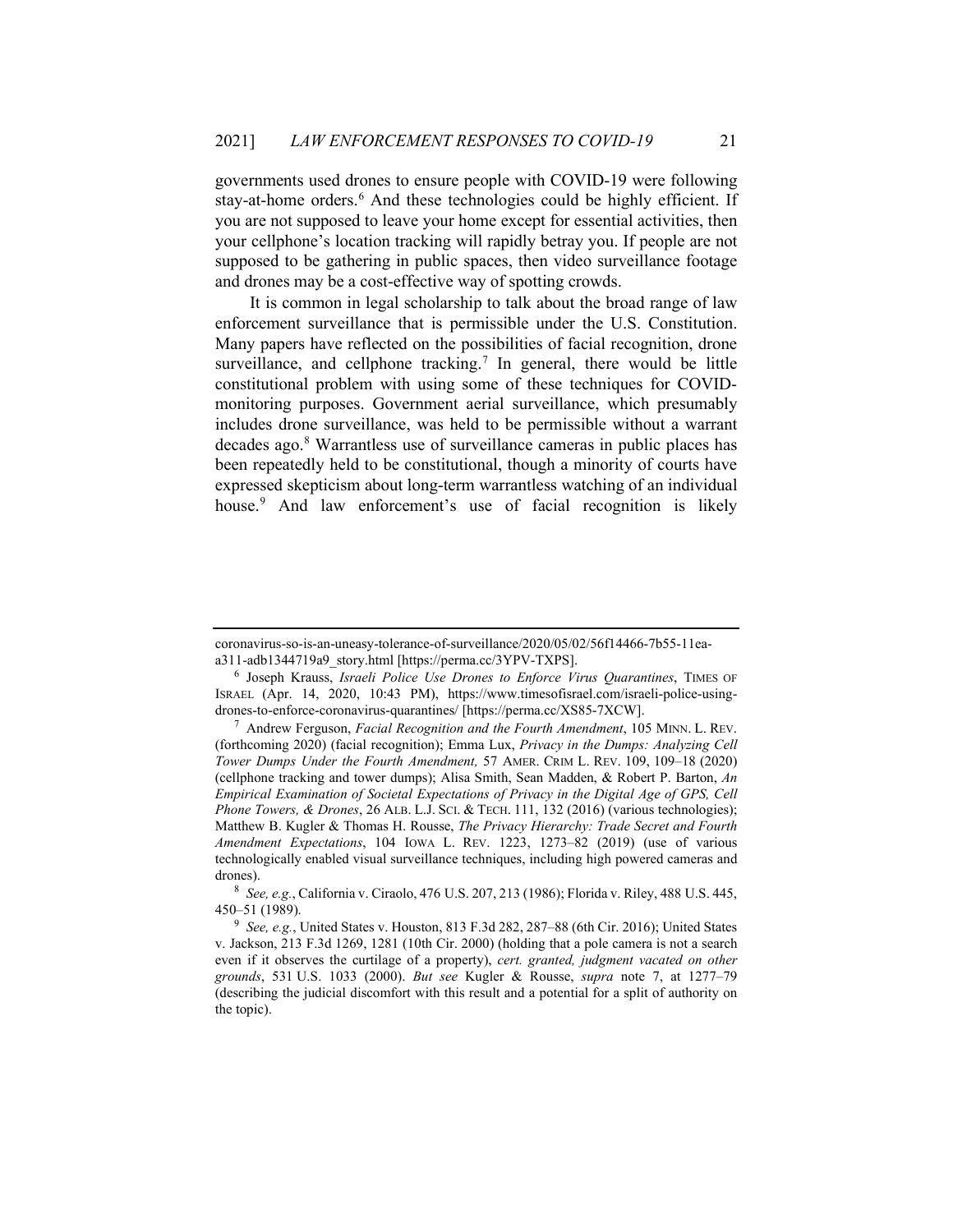constitutionally permissible even though there are good policy arguments that its use should be restrained.<sup>[10](#page-4-0)</sup>

The only COVID-monitoring technology subject to substantial legal controls is cellphone location data. Use of long-term historic cellphone location data for criminal investigations requires a warrant.<sup>[11](#page-4-1)</sup> Nevertheless, cellphone location data is regularly used in criminal investigations presumably via court-approved channels—so this regulation hardly amounts to a ban. $12$ 

<span id="page-4-8"></span><span id="page-4-7"></span>In other work, we examined the possibility of national contact tracing using cellphone location technology, concluding that such non-law enforcement use would be permissible as a "special needs" search provided the program incorporated privacy safeguards.<sup>[13](#page-4-3)</sup> Having law enforcement use the same technology without a warrant to punitively enforce stay-at-home orders is a harder constitutional sell—the whole point of a "special needs" search is that it is for a purpose outside the general needs of law enforcement. But this only matters for cellphone location data. The other technologies, such as drones and video cameras, are outside the warrant requirement, and law enforcement could therefore employ them at will.<sup>[14](#page-4-4)</sup>

There were even some scattered reports of these technologies being used. One Connecticut town considered experimenting with fever-detecting drones, but abandoned the proposal due to community opposition.<sup>[15](#page-4-5)</sup> Several

<span id="page-4-3"></span><sup>13</sup> Matthew Kugler & Mariana Oliver, *Constitutional Pandemic Surveillance*, 112 J.CRIM. L. & CRIMINOLOGY (forthcoming 2021). (https://papers.ssrn.com/sol3/papers.cfm?abstract\_id =3669232) [https://perma.cc/URP3-TX7K].

<span id="page-4-4"></span><sup>14</sup> *See, e.g.*, Illinois v. Caballes, 543 U.S. 405, 408 (2005) ("Official conduct that does not 'compromise any legitimate interest in privacy' is not a search subject to the Fourth Amendment.").

<span id="page-4-5"></span><sup>15</sup> *See, e.g.*, *Westport Police Said They Will Not Test 'Pandemic Drone' That Can Sense Fevers, Coughing,* NBC CONN. (Apr., 23, 2020), https://www.nbcconnecticut.com/news/local /westport-police-said-they-will-not-test-pandemic-drone-that-can-sense-fevers-

<span id="page-4-0"></span><sup>10</sup> *See, e.g.*, Ferguson, *supra* note [7](#page-3-0) (arguing for limited Fourth Amendment protection supplemented by statutory privacy laws given the strong policy case in favor of limiting facial recognition use). Though some localities have banned law enforcement use of facial recognition, there are comparatively few of these.

<span id="page-4-6"></span><sup>11</sup> *See* Carpenter v. United States, 138 S. Ct. 2206, 2217 (2018).

<span id="page-4-2"></span><span id="page-4-1"></span><sup>12</sup> As we mention in the text accompanying note [36,](#page-10-0) *infra*, three quarters of police departments in our sample report at least sometimes using cellphone location data in the course of their normal activities. *See also* Zack Whittaker, *T-Mobile Quietly Reported a Sharp Increase in Police Demands for Cell Tower Data*, TECHCRUNCH (July 12, 2019 12:23 PM) (reporting that in 2018, T-Mobile received over 70,000 requests for historic cell location data, over 27,000 requests for prospective locations, and over 6,000 requests for tower dumps) https://techcrunch.com/2019/07/12/t-mobile-cell-tower-government-demands/ [https://perma.cc/B3A5-S2S6].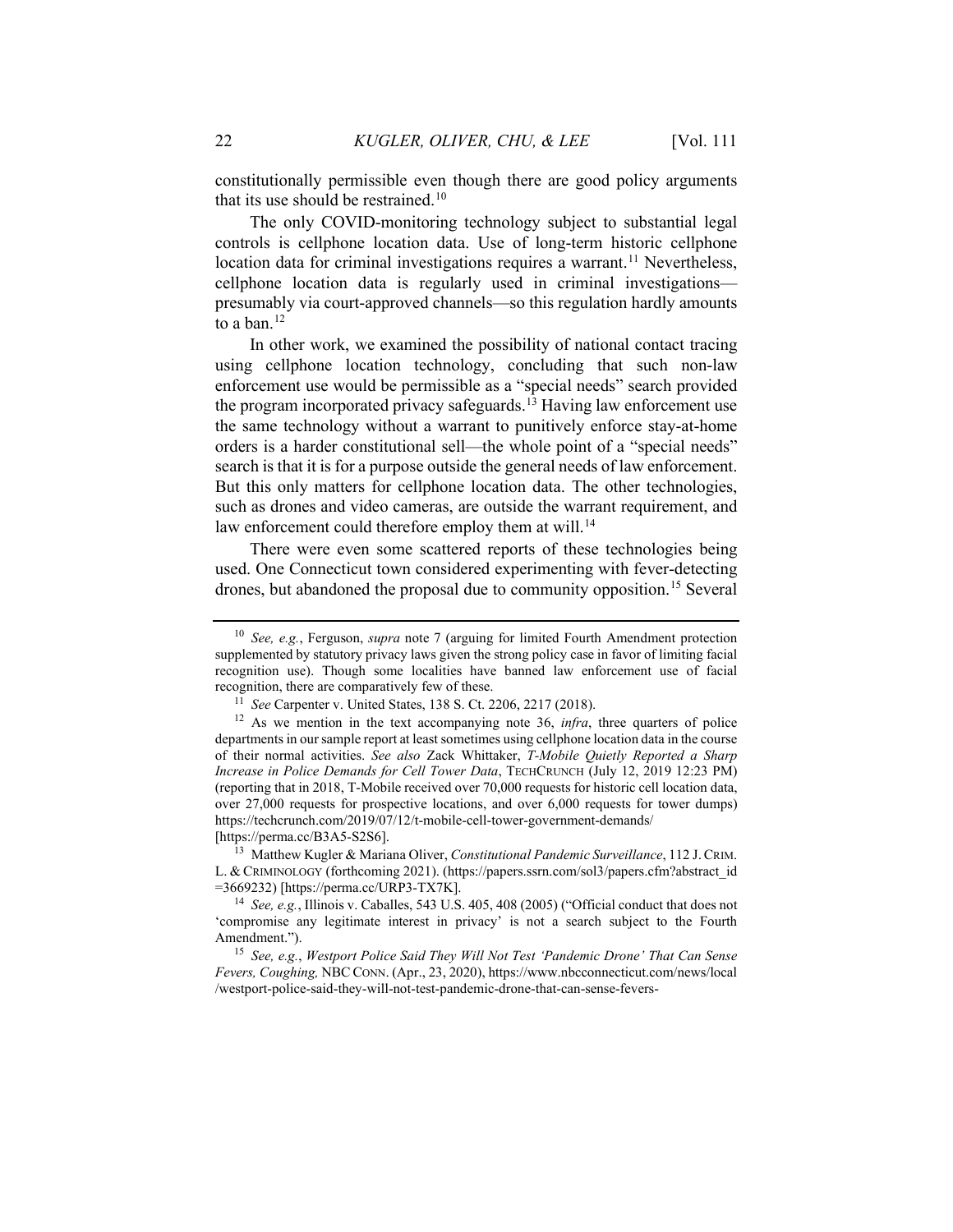<span id="page-5-5"></span>state governments trawled through social media looking for evidence of vacationers failing to respect quarantine orders, sometimes issuing fines.<sup>[16](#page-5-1)</sup> And, on the non-law enforcement front, both news organizations and public policy experts used cellphone location data to track the movements of large groups of people and confirm whether regions were respecting stay-at-home orders.<sup>[17](#page-5-2)</sup>

<span id="page-5-0"></span>There was also some conventional enforcement of social distancing guidelines. Police in New York City and Chicago, for instance, both cited people for masking and distancing violations early in the pandemic and then later abandoned these efforts.<sup>[18](#page-5-3)</sup> Even these short-lived efforts were not without controversy. Citation data suggested that guidelines were enforced more severely against people from minority communities, for example.<sup>[19](#page-5-4)</sup>

We know that many of these surveillance techniques, especially cellphone location tracking, drones, and facial recognition, were used for

<span id="page-5-3"></span><sup>18</sup> Martin Kaste, *Police Back Off From Social Distancing Enforcement*, NPR (May 15, 2020, 4:58 PM), https://www.npr.org/2020/05/15/857144397/police-back-off-from-socialdistancing-enforcement [https://perma.cc/2EWY-H9RS]; Maxwell Evans and Kelly Bauer, *Chicago Police Only Arrested People For Social Distancing Violations on the South and West Sides, Data Shows*, BLOCK CLUB CHI. (May 26, 2020, 3:20 PM), https://blockclubchicago.org/ 2020/05/26/chicago-police-only-arrested-people-for-social-distancing-on-the-south-andwest-sides-data-shows/ [https://perma.cc/5QAW-PBHP].

<span id="page-5-4"></span><sup>19</sup> *See* Evans & Bauer, *supra* note [18;](#page-5-0) Ashley Southall, *Scrutiny of Social-Distance Policing as 35 of 40 Arrested Are Black*, N.Y. TIMES (May 7, 2020), https://www.nytimes.com /2020/05/07/nyregion/nypd-social-distancing-race-coronavirus.html [https://perma.cc/S9VG-3775]; Janell Ross, *Pattern of Uneven Social Distancing Enforcement Coming Into View, Civil Rights Experts Say*, NBC NEWS (May 28, 2020, 12:05 PM), https://www.nbcnews.com/ news/nbcblk/pattern-uneven-social-distancing-enforcement-coming-view-civil-rightsexperts-n1216506 [https://perma.cc/VAL9-3PST].

coughing/2260023/ [https://perma.cc/6UB7-XUE9]; Alex Williams, *The Drones Were Ready for this Moment*, N.Y. TIMES (May 23, 2020) https://www.nytimes.com/2020/05/23/style/dro nes-coronavirus.html [https://perma.cc/K677-XFL5].

<span id="page-5-1"></span><sup>16</sup> Lisa Kubota, *Social Media Proves a Powerful Tool in Cracking Down on Quarantine Violations*, HAW. NEWS NOW (May 19, 2020, 7:45 PM), https://www.hawaiinewsnow.com/ 2020/05/20/recent-changes-have-beefed-up-enforcement-traveler-quarantine/

<sup>[</sup>https://perma.cc/WR2T-P6WX]; *Chicago Will Check Social Media to Help Enforce Travel Order: CDPH Commissioner*, NBC CHI. (Aug. 4, 2020), https://www.nbcchicago.com/news/ local/chicago-will-check-social-media-to-help-enforce-travel-order-cdph-

commissioner/2316577/ [https://perma.cc/QU5G-ZHWW].

<span id="page-5-2"></span><sup>&</sup>lt;sup>17</sup> Justine Coleman, *Apple Now Sharing Mobility Data from Apple Maps*, THE HILL (Apr. 14, 2020, 3:28 PM), https://thehill.com/policy/technology/technology/492763-apple-nowsharing-mobility-data-from-apple-maps-to-help-public [https://perma.cc/H5GZ-5MVD]; Jason Murdock, *Mobile Phone Location Data of Florida Beachgoers During Spring Break Tracked to Show Potential Coronavirus Spread*, NEWSWEEK, (Mar. 27, 2020, 11:11 AM), https://www.newsweek.com/x-mode-tectonix-coronavirus-heat-map-tracking-mobile-datacovid-19-spring-break-1494663 [https://perma.cc/KX8S-ENYF].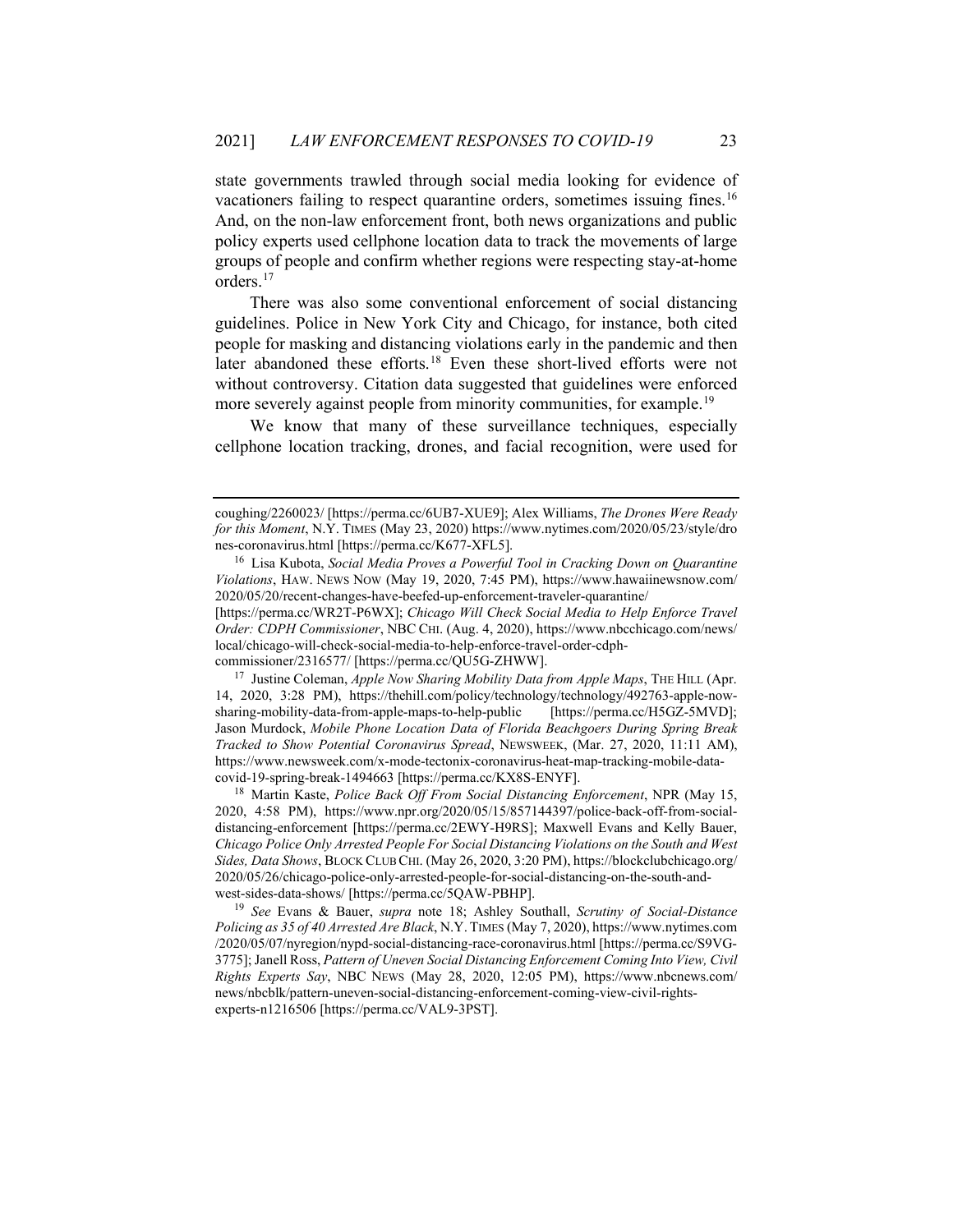COVID containment overseas with apparent success.[20](#page-6-0) We also know that many of these, except for cellphone tracking, could be employed domestically without running afoul of the Constitution. And we know that at least a few departments used or thought about using them.<sup>[21](#page-6-1)</sup>

But there is some reason to think that all of these enforcement and monitoring actions were rare in the United States. In New York, for instance, reporters pointed out that social media readily showed that people were not respecting 14-day quarantine orders—with no particular government sanction.<sup>[22](#page-6-2)</sup> And, though many municipalities own drones, have experience with cellphone tracking, and possess a bewildering array of other technological tools ranging from video cameras to facial recognition, there were remarkably few stories of them being used.<sup>[23](#page-6-3)</sup> This is surprising given the vast number of local law enforcement agencies in the United States approximately  $16,000$ <sup>[24](#page-6-4)</sup> Though some of them may have done many things to enforce COVID guidelines—generating isolated headlines—there is no clear evidence that most did so.

This brings us to the central question of the present research: what *did* local law enforcement do in the spring and summer of 2020? Constitutionally, they could do much. Internationally, there were many examples of comparable countries doing much. Is it the case that American departments instead did little?

<span id="page-6-0"></span><sup>20</sup> *See, e.g.*, Moran Amit, Heli Kimhi, Tarif Bader, Jacob Chen, Elon Glassberg & Avi Benov, *Mass-surveillance Technologies to Fight Coronavirus Spread: the Case of Israel*, 26 NATURE MEDICINE 1167, 1167–69 (2020) (describing the efficacy of Israel's cellphone contact tracing); Derek Thompson, *What's Behind South Korea's COVID-19 Exceptionalism?* ATLANTIC (May 6, 2020) https://www.theatlantic.com/ideas/archive/2020/05/whats-south-kor eas-secret/611215/ [https://perma.cc/YLG8-K6YR] (describing the success of South Korea in reining in its initial high COVID case count through rapid testing and extensive technological surveillance); Fahim, Kim & Hendrix, *supra* note [5](#page-2-5) (describing the experiences of several jurisdictions, including South Korea and Singapore, with tech-enabled contact tracing and isolation monitoring).

<sup>21</sup> *See, e.g.*, *supra* notes [15](#page-4-6)[–16.](#page-5-5)

<span id="page-6-2"></span><span id="page-6-1"></span><sup>22</sup> Alyson Krueger, *New York Has A 14-Day Quarantine. Many New Yorkers Are Ignoring It*, N.Y. TIMES (Aug. 16, 2020), https://www.nytimes.com/2020/08/16/nyregion/coronavirusquarantine-nyc.html [https://perma.cc/4DYY-G3CM].

<span id="page-6-3"></span><sup>23</sup> *See, e.g.*, Nena Beecha, *Mass Surveillance to Track the Coronavirus Threatens Black and Brown Communities*, TEEN VOGUE (June 2, 2020) https://www.teenvogue.com/story/ mass-surveillance-coronavirus [https://perma.cc/6B7Y-Z43E] (expressing great concern over use of mass surveillance but citing only occasional use of drones domestically).

<span id="page-6-4"></span><sup>24</sup> Brian A. Reaves, *Hiring and Retention of State and Local Law Enforcement Officers, 2008 – Statistical Tables*, U.S. DEP'T OF JUST.: BUREAU OF JUST. STAT., (Oct. 2012), https://www.bjs.gov/content/pub/pdf/hrslleo08st.pdf [https://perma.cc/3GRS-FAPU].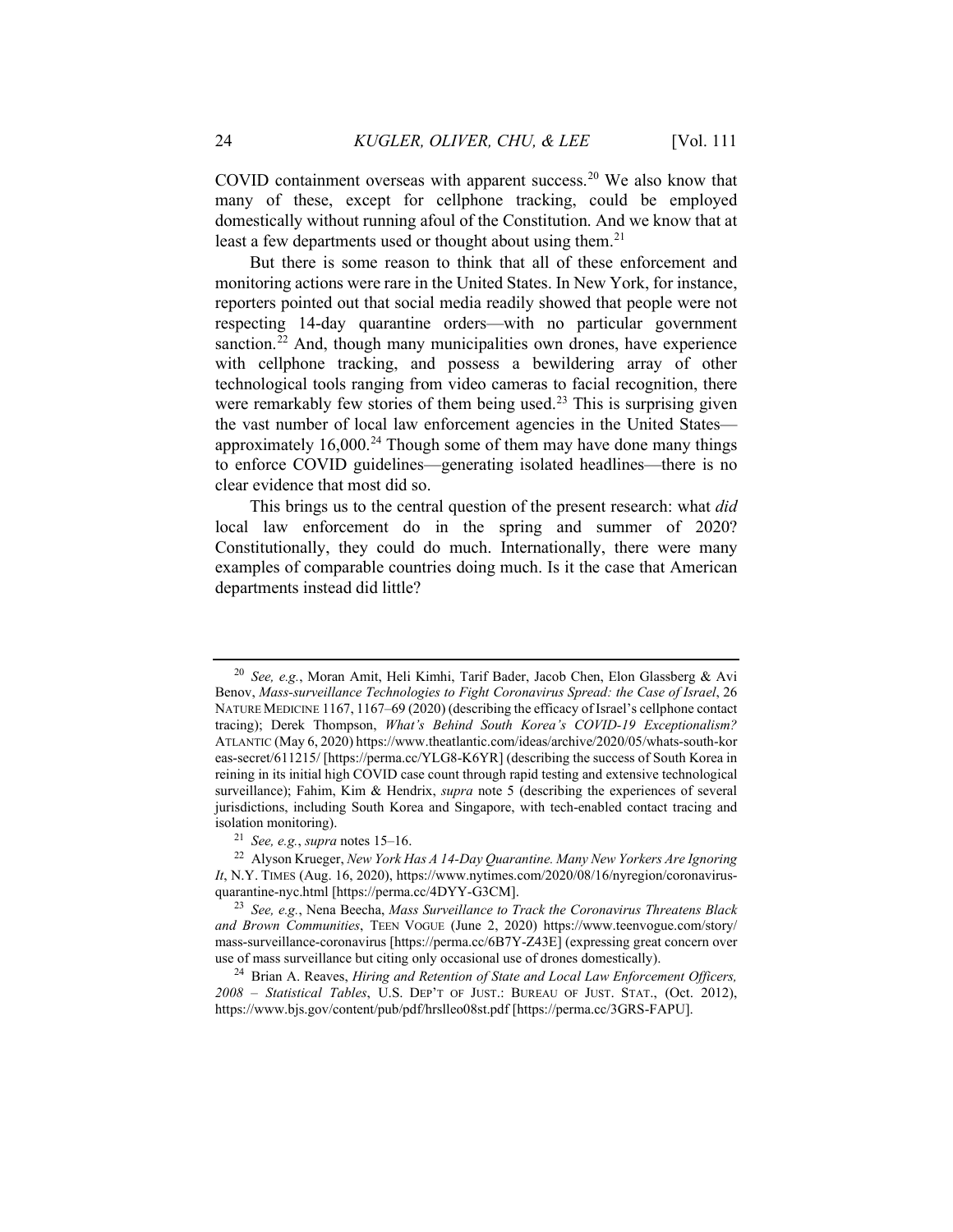#### II. SURVEY OF LOCAL POLICE DEPARTMENTS

In collaboration with CivicPulse, we conducted a survey of local police departments between June 16 and July 3, 2020 to evaluate how they responded to COVID-19. Specifically, we sought to determine what the departments were trying to do, with what tools, and why. Participants were randomly chosen from a universe consisting of the heads of law enforcement of U.S. local governments with populations of over 1,000 residents plus an existing police department.<sup>[25](#page-7-0)</sup> Data from the U.S. Census Bureau's Census of Governments (2017) reports 38,779 general purpose local governments across the U.S., a figure that includes municipal, township, and county government units.<sup>26</sup> In total, we received responses that answered the key COVID questions from 370 jurisdictions.<sup>[27](#page-7-2)</sup> Of these jurisdictions, 62 have a population of fewer than 2,600, 146 have a population of between 2,600 and 10,000, and 162 have a population of 10,000 or more. The survey first asked about law enforcement technology use generally before focusing specifically on the issue of COVID-19 enforcement. The more general technology results will be the subject of a forthcoming paper.

For the main analyses reported below,  $28$  we weighted responses at the county level to account for differences between the sampled jurisdictions and national averages on benchmark measures. A probability weight was created with a post-stratification raking procedure using Census and election data.<sup>[29](#page-7-4)</sup>

<span id="page-7-3"></span><sup>28</sup> Specifically, results are weighted for the analyses in Table 1, reporting the overall frequency of enforcement and encouragement actions, and the frequency of protests analysis on page \*11. All other analyses are unweighted because they are performed on a subset of the data. As can be seen in Table 1A in the Appendix, weighting barely affected results.

<span id="page-7-0"></span><sup>&</sup>lt;sup>25</sup> CivicPulse defines a jurisdiction as a county, municipality, or township. For context, "the average local jurisdiction population in the United States is 6,200" people. Wendell Cox, *America is More Small Town Than We Think*, NEW GEOGRAPHY (Sept. 10, 2008), https://www.newgeography.com/content/00242-america-more-small-town-we-think [https://perma.cc/K4JS-EY68] (citing data from the 2002 Census of Governments).

<span id="page-7-1"></span><sup>&</sup>lt;sup>26</sup> U.S. CENSUS BUREAU,  $2017$  CENSUS OF GOVERNMENTS tbl. 3  $(2017)$ , https://www.census.gov/data/tables/2017/econ/gus/2017-governments.html [https://perma.cc/SE4H-GYEZ].

<span id="page-7-2"></span> $27$  The recruitment email specified that heads of departments should take the online survey themselves, or, if appropriate, they should forward it to another agency official more knowledgeable about the issues addressed by the survey. Approximately 80% of the 460 starting the survey completed it, which is why the portion of the sample relevant to the COVID analysis is 370. Of the 370 respondents in the COVID sample, only 11.4% self-identified as something other than "head of the department."

<span id="page-7-4"></span> $29$  Variables included: proportion of residents 25 or older with a 4-year college degree (taken from the 2015 American Community Survey); total number of residents (same); proportion of votes for Donald Trump in 2016 (election results); proportion of white residents (same); urbanicity (taken from the 2010 census); and police spending (taken from the 2017 US Census of Governments).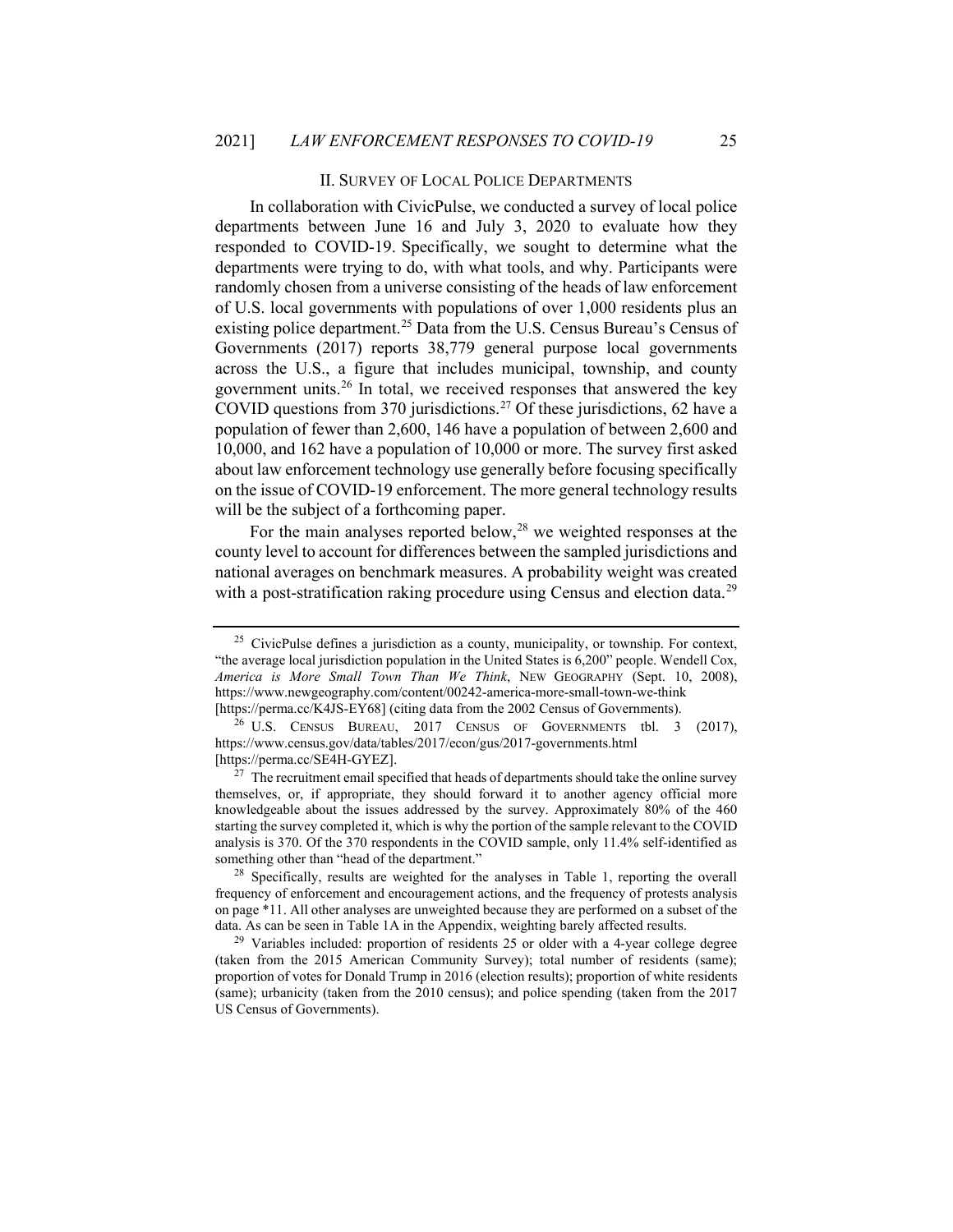This procedure is adapted from the methodology outlined by Matthew DeBell and Jon Krosnick for the American National Elections Study  $(ANES).<sup>30</sup>$  $(ANES).<sup>30</sup>$  $(ANES).<sup>30</sup>$ 

As an initial matter, we asked what role these departments sought to take in enforcing COVID-19 rules. Specifically, we asked whether the department sought compliance with each of three specific types of COVID-19 guidelines through "encouragement" actions, such as posting signs, or "enforcement actions," such as issuing fines. As shown in Table 1, most departments reported taking only "encouragement" actions. Less than 15% of departments reported engaging in any kind of "enforcement" activity (such as issuing fines) for each category of COVID-19 guideline. Departments in larger jurisdictions tended to be more likely to take enforcement actions, however. In larger jurisdictions, enforcement was slightly more common for avoiding large gatherings (21.0% for jurisdictions with populations over 10,000, 14.4% for populations between 2,600 and 10,000, and 11.3% for populations below 2,600), avoiding in-person work (21.0%, 15.1%, and 6.5% respectively), and social distancing (16.0%, 13.7%, and 9.7% respectively). Importantly, these general types of orders were virtually universal. At their height in late April, every state but South Dakota had closed non-essential businesses, and every state but South Dakota, North Dakota, and Utah had either a stay-at-home order or a ban on large gatherings.<sup>[31](#page-8-1)</sup>

Those jurisdictions that reported either not taking any actions or only taking encouragement actions received follow-up questions that asked them to report why they had chosen those courses.<sup>32</sup> Specifically, they were asked either why they had chosen to take no action (22 of the 370 departments answering this question) or why they had decided to forgo enforcement action in favor of encouragement (260 of the departments).

<span id="page-8-0"></span><sup>30</sup> Matthew DeBell & Jon A. Krosnick, *Computing Weights for American National Election Study Survey Data*, ANES Technical Report Series, No. nes012427. (2009). Available at https://electionstudies.org/wp-content/uploads/2018/04/nes012427.pdf [https:// perma.cc/W442-MKX9].

<span id="page-8-1"></span><sup>31</sup> *See, e.g.*, Cloud, Moran-McCabe, Platt, & Prood, *supra* not[e 1,](#page-2-6) at 14. Of the six South Dakota departments in our sample, one reported engaging in both enforcement and encouragement, one reported engaging in neither enforcement nor encouragement, and 4 reported some encouragement actions.

<span id="page-8-2"></span><sup>&</sup>lt;sup>32</sup> To receive the "No Action" follow-up, respondents had to select the "Neither" category for all questions. To receive the "Encouragement Only" follow-up, respondents had to select "Encouragement" at least once and never select "Enforcement" or "Both."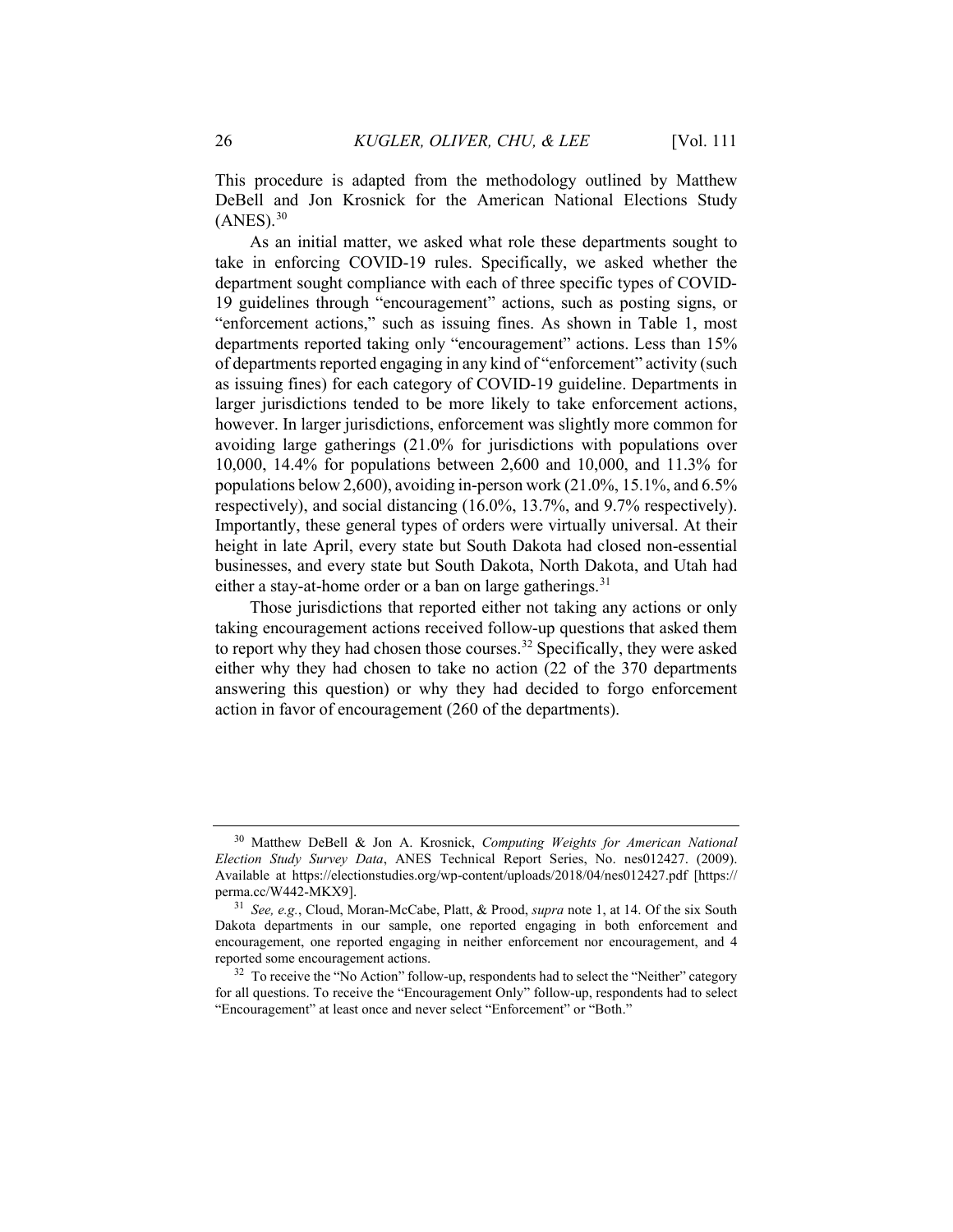| guidelines.                                                   | or "Enforcement" actions to promote compliance with COVID-19 |             |             |          |  |  |  |
|---------------------------------------------------------------|--------------------------------------------------------------|-------------|-------------|----------|--|--|--|
|                                                               | Encouragement                                                | Enforcement | <b>Both</b> | Neither  |  |  |  |
| Avoiding large gatherings                                     | 74.0%                                                        | $1.3\%$     | $11.7\%$    | 13.0%    |  |  |  |
| Avoiding in-person work except<br>for essential businesses    | 70.2%                                                        | 2.9%        | $10.2\%$    | $16.7\%$ |  |  |  |
| "Social distancing" in public<br>(e.g., staying 6 feet apart) | 77.7%                                                        | $2.5\%$     | $10.3\%$    | $9.5\%$  |  |  |  |

Table 1: Percentage of departments reporting taking "Encouragement" or "Enforcement" actions to promote compliance with COVID-19

Among those whose departments reported taking no action, many said that they believed the guidelines were unnecessary (59.1%). If this seems surprising given the effects of COVID-19 nationally, recall that at least one sheriff actually barred his deputies and departmental visitors from being masked.<sup>[33](#page-9-0)</sup> Notably, there were fairly few departments in the "No Action" category—only 22. So, these responses should be interpreted with some caution.

Many more departments were in the "Encouragement Only" category, and in combination, their reasons tell a story. Only 7.3% of departments reported that another agency had jurisdiction over these orders, so these departments view themselves as the appropriate agencies to be enforcing the guidelines. But their actions nevertheless stop at encouragement, and many felt that they were not receiving guidance from above (45.0%) or that they did not need to do more than they were given the level of compliance they were observing in their communities (41.9%). More than two-thirds of departments selected at least one of those two options (70.8%). Importantly, only a small fraction reported that they believed the guidelines were unnecessary (10%). Use of encouragement rather than enforcement therefore does not seem to be due to principled disobedience.

Respondents in both the "No Action" and "Encouragement Only" categories did not frequently cite concern with community disapproval as a reason for their preferred policy choice, though community attitudes could easily have informed the guidance the department received from other portions of the government.

<span id="page-9-0"></span><sup>33</sup> Caitlin O'Kane, *Florida Sheriff Bans Deputies and Visitors From Wearing Face Masks: "This is No Longer a Debate Nor Is It Up For Discussion*,*"* CBS NEWS (Aug. 13, 2020), https://www.cbsnews.com/news/florida-sheriff-billy-woods-bands-deputies-wearing-facemasks-marion-county/ [https://perma.cc/9ZJT-PWMF].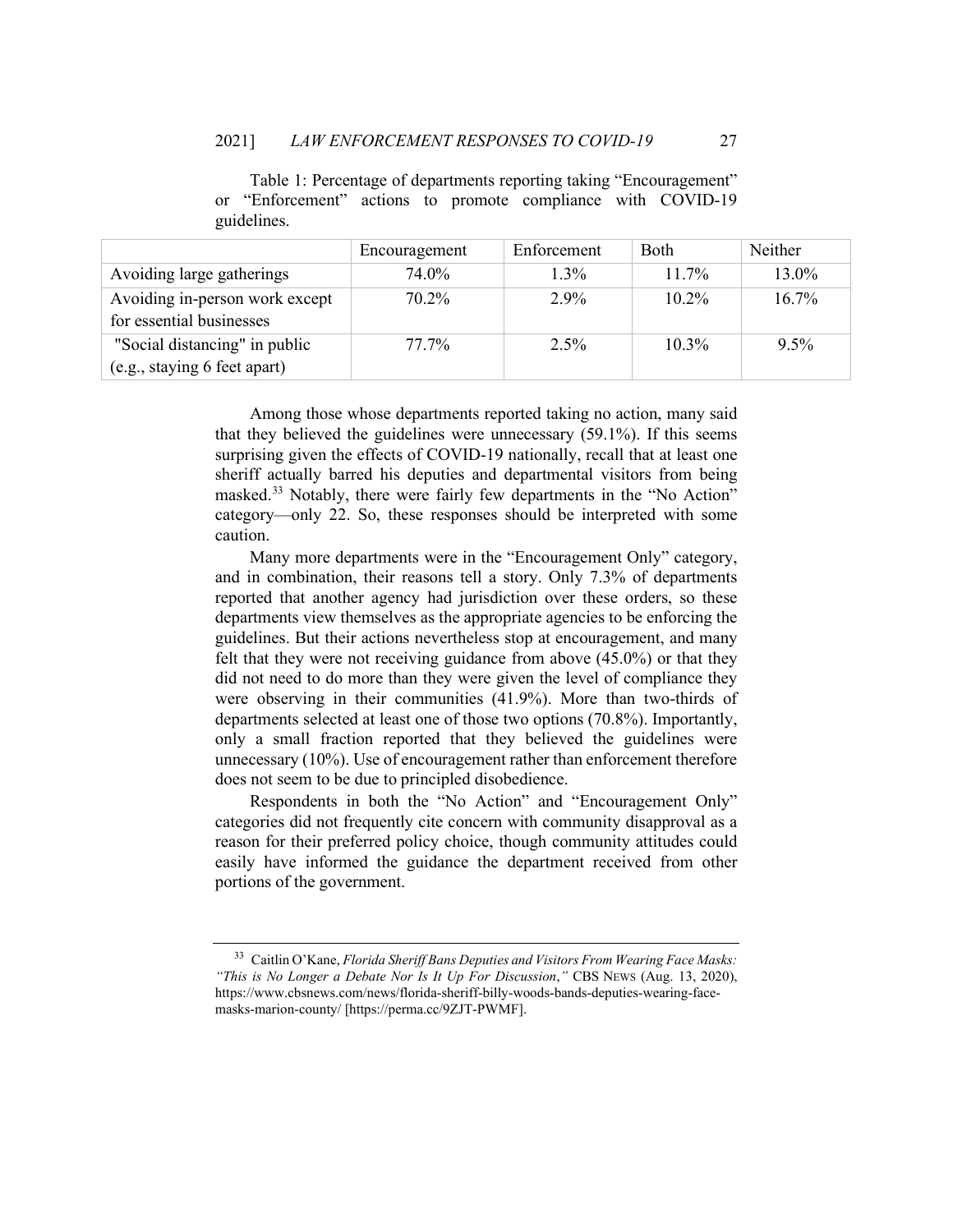|                                                            | No action | Encouragement Only |
|------------------------------------------------------------|-----------|--------------------|
| Concerns about community disapproval                       | 18.2%     | 31.9%              |
| Lack of resources or personnel                             | 31.8%     | 30.8%              |
| Lack of clear guidelines from local or state<br>government | 36.4%     | $45.0\%$           |
| Non-compliance has not been an issue                       | 36.4%     | 41.9%              |
| Another department has jurisdiction                        | 13.6%     | $7.3\%$            |
| Guidelines are inappropriate/unnecessary                   | 59.1%     | 10.0%              |
| 34<br>Other:                                               | 18.2%     | 13.1%              |
| None of the above                                          | $0.0\%$   | 8.8%               |
| <b>Total Number of Departments Responding</b>              | 22        | 260                |

#### Table 2: Reasons for adopting particular COVID-19 approaches.

Perhaps unsurprising given this lack of enforcement actions was departments' use—or rather, non-use—of surveillance technology for COVID-19 related purposes. Even though the question proposed a list of six different technologies that might be used, 92.1% of departments reported no use of any special technology for the enforcement of stay-at-home orders or other COVID-19 related purposes. Of those using any technology, the most commonly cited was video cameras (5.9%). Only 5 of 356 departments (1.4%) mentioned using facial recognition of any kind, only 4 (1.1%) reported using each of drones, cellphone location data, and credit card data, and only 2 (0.6%) mentioned using utility data.<sup>[35](#page-10-2)</sup> And this was not due to any great shyness about use of technology generally. In contrast, 76.2% of these departments reported using cellphone location data for other purposes such as emergencies or investigations.<sup>[36](#page-10-3)</sup>

<span id="page-10-0"></span>Thinking about how certain actors may use these technologies for COVID-19 enforcement reveals a disconnect between regular police practice and the kind of use that would be suited to a pandemic environment. Normal uses of cellphone location tracking for law enforcement would be either

<span id="page-10-1"></span><sup>&</sup>lt;sup>34</sup> Two of the four departments selecting this response in the "no action" column indicated that they believed that enforcement would be unconstitutional in most cases. For the encouragement only column, five of thirty-four departments leaving comments cited constitutional problems.

<span id="page-10-2"></span><sup>&</sup>lt;sup>35</sup> The number of responses varied somewhat by question in this survey. 356 answered the technology question and 370 the COVID enforcement question.

<span id="page-10-3"></span><sup>&</sup>lt;sup>36</sup> This data will be discussed more fully in forthcoming work by the authors Kugler  $\&$ Oliver, *Constitutional Pandemic Surveillance*, *supra* not[e 13.](#page-4-7)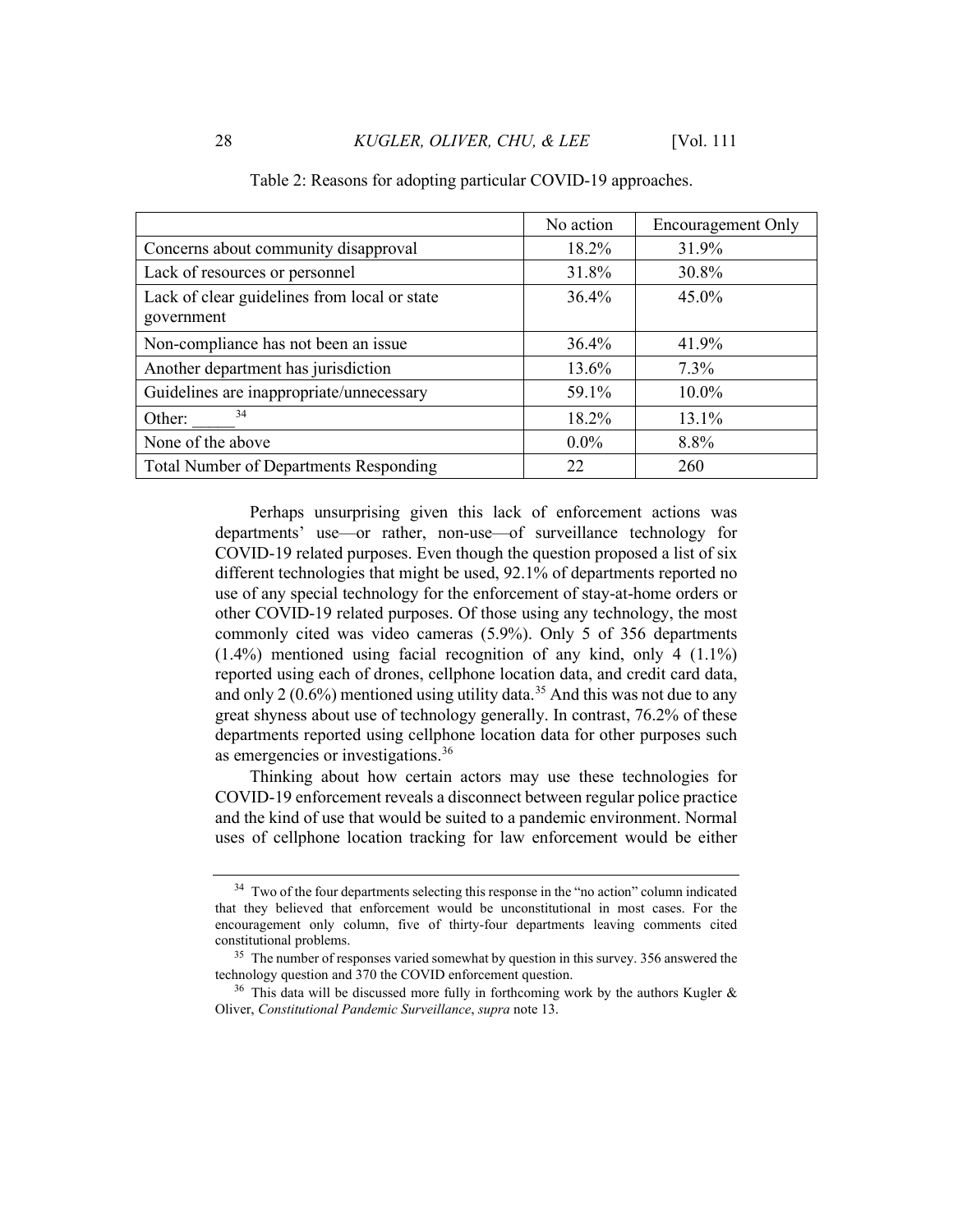tracing a particular person's movement or gathering a list of people who had been near a particular location at a particular time.<sup>[37](#page-11-0)</sup> Those are historical cellphone location data, the subject of the Supreme Court's 2018 *Carpenter* decision, and tower dumps, respectively. Major cellphone companies have established procedures for fielding such requests.<sup>[38](#page-11-1)</sup>

One could build an apparatus to monitor cellphone location data for quarantine enforcement. It could check where each phone slept each night, whether it left that place and made multiple "stops" out in the world, whether it left the state. But this would be very different than anything American police departments regularly do. When Israel engaged in cellphone tracking for quarantine enforcement, it adapted a program used for counterterrorism.<sup>[39](#page-11-2)</sup> The American equivalent would be tasking the National Security Agency with COVID-19 related citizen surveillance, rather than the New York Police Department.

As of the spring and early summer of 2020, then, local law enforcement played a relatively minimal role in enforcing COVID-19 related orders. Its role was primarily one of encouragement, and most agencies appear to have been relying on voluntary compliance. The kind of mass surveillance contemplated in other countries was simply beyond American police departments' normal mission.

There was one final role for local police in combating the effects of COVID-19. In early May 2020, before the uptick of Black Lives Matter protests in late May and early June, there was considerable discussion in the media about anti-COVID-19 safety protests.<sup>[40](#page-11-3)</sup> The respondents in our sample reported that these protests were rare in their localities; only 11.9% reported having had any protests at all. Again, this experience varied somewhat by the size of the department. Acts of protest were much more common in larger jurisdictions. $4\overline{1}$  Importantly, however, only 1% of departments reported

<span id="page-11-0"></span><sup>37</sup> *See, e.g.*, Whittaker, *supra* note [12](#page-4-8) (reporting on the number of law enforcement requests for this data in 2017 and 2018).

<sup>38</sup> *Id*.

<span id="page-11-2"></span><span id="page-11-1"></span><sup>&</sup>lt;sup>39</sup> Monica Chin, *Israel Is Using Cellphone Data to Track the Coronavirus*, THE VERGE (Mar. 17, 2020, 1:52 PM), https://www.theverge.com/2020/3/17/21183716/coronaviruscovid-19-israel-natanyahu-cellphone-data-tracking [https://perma.cc/LK65-WJVF]; *see also* Amit,. Kimhi, Bader, Chen, Glassberg & Benov, *supra* note 20.

<span id="page-11-3"></span><sup>40</sup> *See, e.g.*, Lois Beckett, *Armed Protestors Demonstrate Against COVID-19 Lockdown at Michigan Capital*, GUARDIAN (Apr. 30, 2020), https://www.theguardian.com/usnews/2020/apr/30/michigan-protests-coronavirus-lockdown-armed-capitol [https://perma.cc/6AFW-9FS2].

<span id="page-11-4"></span><sup>&</sup>lt;sup>41</sup> 17.6% of jurisdictions with a population over 10,000 reported protests, compared to 13.4% of jurisdictions with a population between 2,600 and 10,000 and 6.6% of jurisdictions with a population below 2,600.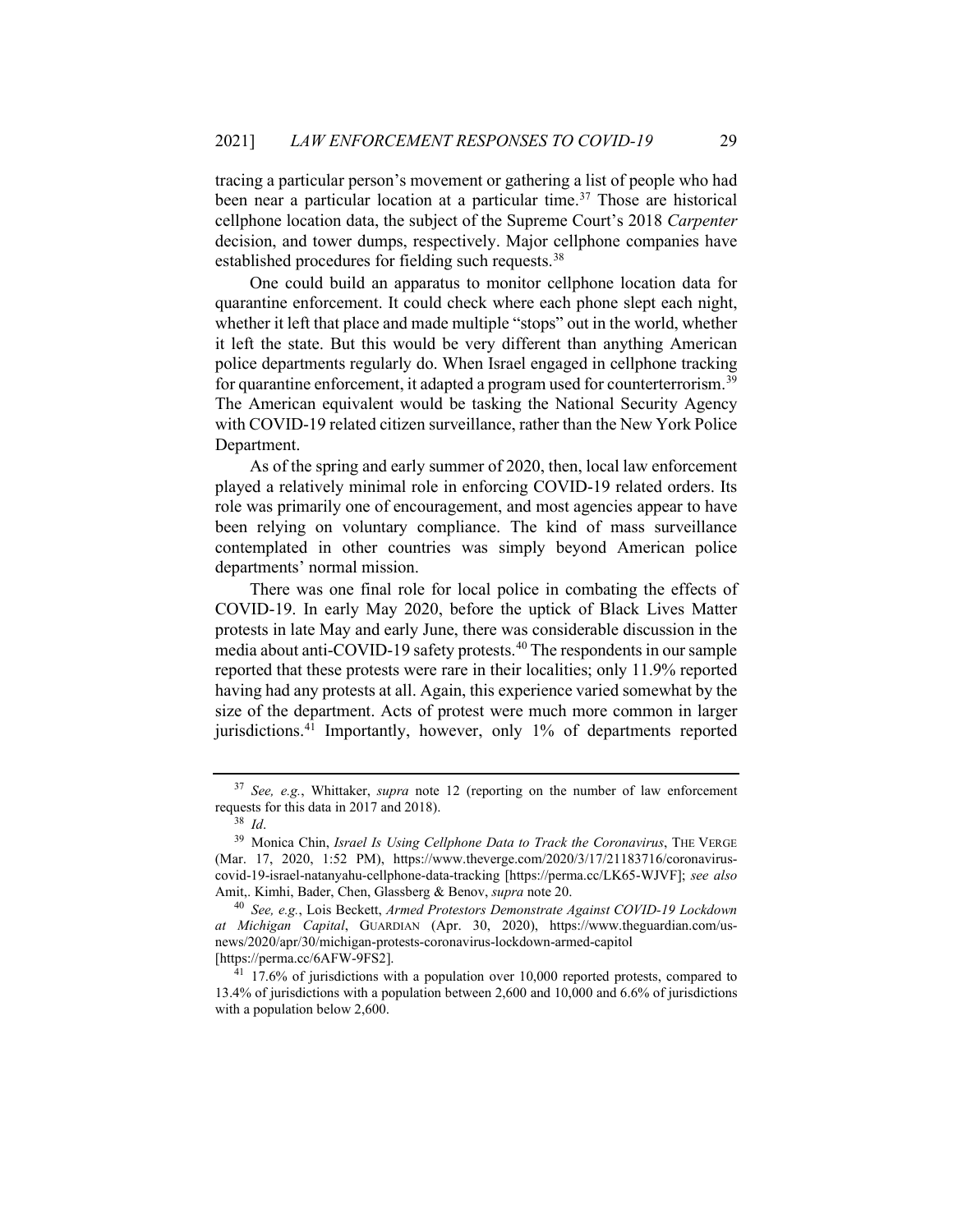protests that had "posed a threat to public safety" in the eyes of the department. Controlling a highly disruptive protest would be within the routine mission of a police department. But anti-COVID-19 safety protests were both rare and rarely disruptive, even from the perspective of law enforcement.<sup>42</sup>

#### **CONCLUSION**

As of the early summer of 2020, there was no national effort to couple pandemic surveillance against COVID-19 with police enforcement of stayat-home and social distancing orders. This lack of police activity was not due to any inherent legal restriction—constitutionally, much could have been done to monitor compliance with these orders. Many local police departments, however, reported feeling that further action was not needed. In contrast to Israel and South Korea, the United States has not punitively employed the tools of mass surveillance in the pandemic domain. But we cannot predict whether law enforcement will take a more expansive role to combat COVID-19 in the spring of 2021, or to fight COVID-24 in the spring of 2025.

<span id="page-12-0"></span> $42$  Further information about the frequency of protests is available in the CivicPulse whitepaper *Patterns of Local Protests against COVID-19 Restrictions across America*, https://www.civicpulse.org/protest-report [https://perma.cc/V8LC-UGYD] (October 2020).